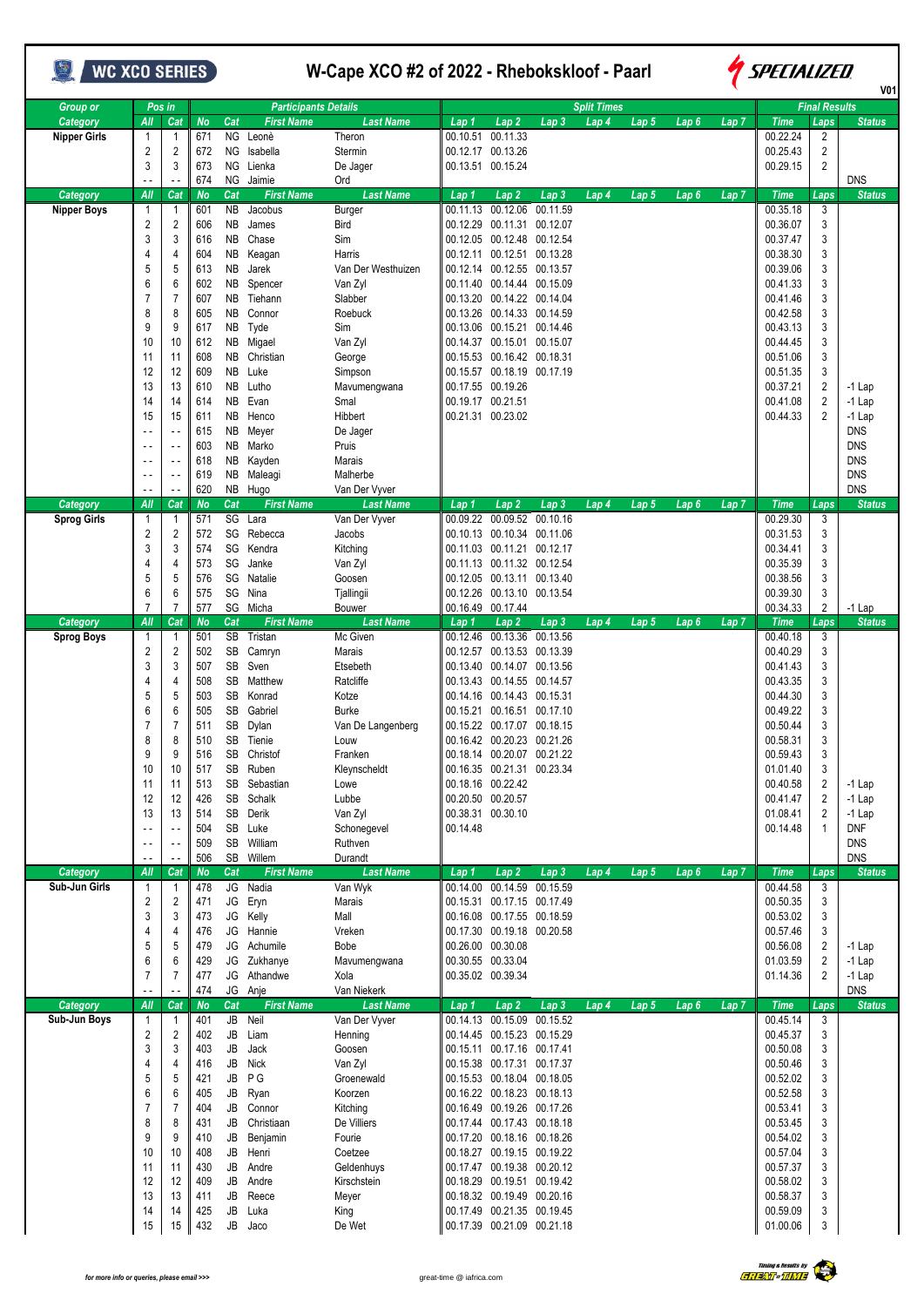| WC XCO SERIES         |                                                                                                                                                                                                                                                                              |                                                                                                                                                                                                                                                                                                          |                                                                                                                                                                                                                                                                                                    |                                                                                  |                                                                                                                                                                                                                                                                                                                                                                                                                                                                                                          | W-Cape XCO #2 of 2022 - Rhebokskloof - Paarl                                                                                                                                                                                                                                                                                                                                                                                                                                                      | <i><b>SPECIALIZED</b></i><br>V <sub>0</sub> 1                                                                                                                                                                                                                                                                                                                                                                                                                                                                                                                                                                                                                                                                                                                                                                                                                                                                                                                                                                                                                                                                                                                                                                                                                                                                                                                                                                                                                                                                                                                                                                                                                                                                                                                                                                           |                                                                                                                                                                                                                                                                                                                                                                                                                                                                                     |  |  |  |
|-----------------------|------------------------------------------------------------------------------------------------------------------------------------------------------------------------------------------------------------------------------------------------------------------------------|----------------------------------------------------------------------------------------------------------------------------------------------------------------------------------------------------------------------------------------------------------------------------------------------------------|----------------------------------------------------------------------------------------------------------------------------------------------------------------------------------------------------------------------------------------------------------------------------------------------------|----------------------------------------------------------------------------------|----------------------------------------------------------------------------------------------------------------------------------------------------------------------------------------------------------------------------------------------------------------------------------------------------------------------------------------------------------------------------------------------------------------------------------------------------------------------------------------------------------|---------------------------------------------------------------------------------------------------------------------------------------------------------------------------------------------------------------------------------------------------------------------------------------------------------------------------------------------------------------------------------------------------------------------------------------------------------------------------------------------------|-------------------------------------------------------------------------------------------------------------------------------------------------------------------------------------------------------------------------------------------------------------------------------------------------------------------------------------------------------------------------------------------------------------------------------------------------------------------------------------------------------------------------------------------------------------------------------------------------------------------------------------------------------------------------------------------------------------------------------------------------------------------------------------------------------------------------------------------------------------------------------------------------------------------------------------------------------------------------------------------------------------------------------------------------------------------------------------------------------------------------------------------------------------------------------------------------------------------------------------------------------------------------------------------------------------------------------------------------------------------------------------------------------------------------------------------------------------------------------------------------------------------------------------------------------------------------------------------------------------------------------------------------------------------------------------------------------------------------------------------------------------------------------------------------------------------------|-------------------------------------------------------------------------------------------------------------------------------------------------------------------------------------------------------------------------------------------------------------------------------------------------------------------------------------------------------------------------------------------------------------------------------------------------------------------------------------|--|--|--|
| <b>Group or</b>       |                                                                                                                                                                                                                                                                              | Pos in                                                                                                                                                                                                                                                                                                   |                                                                                                                                                                                                                                                                                                    |                                                                                  | <b>Participants Details</b>                                                                                                                                                                                                                                                                                                                                                                                                                                                                              |                                                                                                                                                                                                                                                                                                                                                                                                                                                                                                   | <b>Split Times</b>                                                                                                                                                                                                                                                                                                                                                                                                                                                                                                                                                                                                                                                                                                                                                                                                                                                                                                                                                                                                                                                                                                                                                                                                                                                                                                                                                                                                                                                                                                                                                                                                                                                                                                                                                                                                      | <b>Final Results</b>                                                                                                                                                                                                                                                                                                                                                                                                                                                                |  |  |  |
| Category              | All<br>16<br>17<br>18<br>19<br>20<br>21                                                                                                                                                                                                                                      | Cat<br>16<br>17<br>18<br>19<br>20<br>21                                                                                                                                                                                                                                                                  | <b>No</b><br>412<br>433<br>424<br>423<br>413<br>515                                                                                                                                                                                                                                                | Cat<br>JB<br>JB<br>JB<br>JB<br>JB<br>JB                                          | <b>First Name</b><br>Daniel<br>Stephan<br>Joshua<br>Edward<br>Gregor<br>Christiaan                                                                                                                                                                                                                                                                                                                                                                                                                       | <b>Last Name</b><br><b>Bristow</b><br>Claassen<br>Ord<br>Schön<br>Barnardo<br>Lubbe                                                                                                                                                                                                                                                                                                                                                                                                               | Lap 2<br>Lap 4<br>Lap <sub>5</sub><br>Lap <sub>7</sub><br><b>Time</b><br>Lap 3<br>Lap <sub>6</sub><br>Lap 1<br>00.18.54 00.21.08 00.22.44<br>01.02.46<br>00.20.19 00.21.29 00.23.21<br>01.05.09<br>00.19.50 00.22.37 00.24.18<br>01.06.45<br>00.19.54 00.22.18 00.25.13<br>01.07.25<br>00.21.31 00.23.34 00.23.39<br>01.08.44<br>00.20.07 00.24.16 00.26.25<br>01.10.48                                                                                                                                                                                                                                                                                                                                                                                                                                                                                                                                                                                                                                                                                                                                                                                                                                                                                                                                                                                                                                                                                                                                                                                                                                                                                                                                                                                                                                                 | Laps<br><b>Status</b><br>3<br>3<br>3<br>3<br>3<br>3                                                                                                                                                                                                                                                                                                                                                                                                                                 |  |  |  |
|                       | 22<br>23<br>24<br>25<br>$\sim$ $\sim$<br>$\sim$ $\sim$                                                                                                                                                                                                                       | 22<br>23<br>24<br>25<br>$\ddot{\phantom{1}}$<br>$\ddot{\phantom{1}}$<br>$\overline{\phantom{a}}$<br>$\sim$ $\sim$<br>$\sim$ $\sim$                                                                                                                                                                       | 420<br>415<br>418<br>428<br>406<br>414<br>422<br>427<br>419                                                                                                                                                                                                                                        | JB<br>JB<br>JB<br>JB<br>JB<br>JB<br>JB<br>JB<br>JB                               | Jeth<br>Franco<br>Dylan<br>Sandile<br>Dean<br>Frans-Johann<br>Jonathan<br>Christian<br>Ewan                                                                                                                                                                                                                                                                                                                                                                                                              | Kirkman<br>Hanekom<br>Saayman<br>Mtomboti<br>Woolley<br>Smit<br>Dunkley<br>Koegelenberg<br>Eygelaar                                                                                                                                                                                                                                                                                                                                                                                               | 00.21.32 00.24.56<br>00.46.28<br>00.23.53 00.31.55<br>00.55.48<br>00.23.37 00.32.32<br>00.56.09<br>00.29.50 00.40.50<br>01.10.40<br>00.17.35 00.22.25<br>00.40.00<br>00.26.08<br>00.26.08                                                                                                                                                                                                                                                                                                                                                                                                                                                                                                                                                                                                                                                                                                                                                                                                                                                                                                                                                                                                                                                                                                                                                                                                                                                                                                                                                                                                                                                                                                                                                                                                                               | $\overline{2}$<br>$-1$ Lap<br>2<br>$-1$ Lap<br>2<br>$-1$ Lap<br>$\overline{2}$<br>$-1$ Lap<br>2<br><b>DNF</b><br><b>DNF</b><br>1<br><b>DNS</b><br><b>DNS</b><br><b>DNS</b>                                                                                                                                                                                                                                                                                                          |  |  |  |
| Category              | All                                                                                                                                                                                                                                                                          | $\sim$ $\sim$<br>Cat                                                                                                                                                                                                                                                                                     | 417<br><b>No</b>                                                                                                                                                                                                                                                                                   | JB<br>Cat                                                                        | Aldo<br><b>First Name</b>                                                                                                                                                                                                                                                                                                                                                                                                                                                                                | Kaufmann<br>Last Name                                                                                                                                                                                                                                                                                                                                                                                                                                                                             | Lap <sub>2</sub><br><b>Time</b><br>Lap 1<br>Lap 3<br>Lap 4<br>Lap 5<br>Lap <sub>6</sub><br>Lap <sub>7</sub>                                                                                                                                                                                                                                                                                                                                                                                                                                                                                                                                                                                                                                                                                                                                                                                                                                                                                                                                                                                                                                                                                                                                                                                                                                                                                                                                                                                                                                                                                                                                                                                                                                                                                                             | <b>DNS</b><br><b>Status</b><br>Laps                                                                                                                                                                                                                                                                                                                                                                                                                                                 |  |  |  |
| <b>Youth Women</b>    | 1<br>$\overline{2}$<br>3<br>4<br>5<br>$\sim$ $\sim$                                                                                                                                                                                                                          | 1<br>2<br>3<br>4<br>5<br>$\sim$ $\sim$<br>$\sim$ $\sim$<br>$\sim$<br>$\sim$ $\sim$                                                                                                                                                                                                                       | 371<br>372<br>373<br>380<br>378<br>375<br>377<br>376<br>379                                                                                                                                                                                                                                        | YW<br>YW<br>YW<br><b>YW</b><br>YW                                                | Mienke<br>Jana<br>YW Nikalau<br>Elke<br>YW Kijana<br>Mianette<br>Elmarie<br>YW Angeliq<br>YW Linel                                                                                                                                                                                                                                                                                                                                                                                                       | Boshoff<br><b>Visser</b><br>Volsteedt<br>Koch<br>Retief<br>Theron<br>Smit<br>Coetzer<br>Kruger                                                                                                                                                                                                                                                                                                                                                                                                    | 00.17.34<br>00.19.10<br>00.19.05<br>00.55.49<br>00.19.09 00.20.51 00.19.50<br>00.59.50<br>00.19.12 00.20.53 00.21.12<br>01.01.17<br>00.19.25 00.21.33 00.24.17<br>01.05.15<br>00.28.06 00.33.27<br>01.01.33<br>00.19.37 00.26.00<br>00.45.37<br>00.23.20<br>00.23.20                                                                                                                                                                                                                                                                                                                                                                                                                                                                                                                                                                                                                                                                                                                                                                                                                                                                                                                                                                                                                                                                                                                                                                                                                                                                                                                                                                                                                                                                                                                                                    | 3<br>3<br>3<br>3<br>2<br>$-1$ Lap<br>2<br><b>DNF</b><br><b>DNF</b><br>1<br><b>DNS</b><br><b>DNS</b>                                                                                                                                                                                                                                                                                                                                                                                 |  |  |  |
| Category<br>Youth Men | All                                                                                                                                                                                                                                                                          | Cat<br>1                                                                                                                                                                                                                                                                                                 | <b>No</b><br>308                                                                                                                                                                                                                                                                                   | Cat<br>YM                                                                        | <b>First Name</b><br>Thomas                                                                                                                                                                                                                                                                                                                                                                                                                                                                              | <b>Last Name</b><br>Dunkley                                                                                                                                                                                                                                                                                                                                                                                                                                                                       | Lap <sub>2</sub><br>Lap 4<br><b>Time</b><br>Lap 1<br>Lap 3<br>Lap 5<br>Lap <sub>6</sub><br>Lap 7<br>00.14.02<br>00.14.45 00.15.14<br>00.14.36<br>00.58.37                                                                                                                                                                                                                                                                                                                                                                                                                                                                                                                                                                                                                                                                                                                                                                                                                                                                                                                                                                                                                                                                                                                                                                                                                                                                                                                                                                                                                                                                                                                                                                                                                                                               | <b>Status</b><br>Laps<br>4                                                                                                                                                                                                                                                                                                                                                                                                                                                          |  |  |  |
|                       | 3<br>4<br>5<br>6<br>8<br>9<br>10<br>11<br>12<br>13<br>14<br>15<br>16<br>17<br>18<br>19<br>20<br>21<br>22<br>23<br>24<br>25<br>26<br>27<br>28<br>29<br>30<br>31<br>32<br>33<br>34<br>35<br>36<br>37<br>38<br>$\sim$ $\sim$<br>$\sim$ $\sim$<br>$\sim$ $\sim$<br>$\sim$ $\sim$ | 3<br>4<br>5<br>6<br>7<br>8<br>9<br>10<br>11<br>12<br>13<br>14<br>15<br>16<br>17<br>18<br>19<br>20<br>21<br>22<br>23<br>24<br>25<br>26<br>27<br>28<br>29<br>30<br>31<br>32<br>33<br>34<br>35<br>36<br>37<br>38<br>÷.<br>÷.<br>$\overline{\phantom{a}}$<br>$\sim$ $\sim$<br>$\sim$ $\sim$<br>$\sim$ $\sim$ | 303<br>321<br>305<br>309<br>301<br>306<br>307<br>330<br>909<br>337<br>336<br>317<br>328<br>907<br>311<br>338<br>316<br>312<br>908<br>323<br>310<br>313<br>331<br>318<br>315<br>334<br>904<br>902<br>324<br>335<br>319<br>901<br>325<br>314<br>320<br>327<br>304<br>906<br>903<br>326<br>322<br>333 | YM<br>YM<br>YM<br>YM<br>YM<br>YM<br>YM<br>YM<br>YM<br>YM<br>YM<br>YM<br>YM<br>YM | YM Luca<br>Juan<br>Van Zyl<br>Robert<br>Tiaan<br>Zander<br>Rupert<br>Jaco<br>Francois<br>Jacobus<br>Jeandre<br>Reek<br>YM Lakhanya<br>YM Yaron<br>YM Ruan<br>Daniel<br>YM Christian<br>YM Adriaan<br>YM Onesimo<br>YM Philip<br>YM Liam<br>YM Abru<br>Jean<br>YM Luca<br>YM Matthew<br>YM Inathi<br>YM Marius<br>YM Mivuyo<br>YM Jano<br>YM De Wet<br>YM Johann<br>YM Kerneels<br>YM Ruger<br>YM Marius<br>YM Leon<br>YM Mich<br>YM Tristan<br>YM Mikyle<br>Enrique<br>YM Ruben<br>YM Likho<br>YM Marais | Zietsman<br>Van Zyl<br>Steyn<br>Nieuwenhuizen<br>Manefeldt<br>Compion<br>Taljaard<br>Van Zyl<br>Coetzee<br>Jordaan<br>Ungerer<br>Roos<br>Sikhobongwana<br>Hattingh<br>Portwig<br>Du Plessis<br>Mocké<br>De Waard<br>Ndzonyana<br>Venter<br>Rorich<br>Van Zyl<br>Breytenbach<br>Wiese<br>Hudson<br>Stoyile<br>Nel<br>Mndini<br>Gildenhuys<br>Du Plooy<br>Van Niekerk<br>Labuschagne<br>Jooste<br>Burger<br>Vermaak<br>Muller<br>Swart<br>Van Jaarsveld<br>Lötter<br>Smith<br>Mayekiso<br>Neethling | 00.13.58<br>00.14.54 00.15.15 00.15.51<br>00.59.58<br>00.14.04 00.15.07 00.15.50 00.16.53<br>01.01.54<br>00.14.59 00.15.35 00.15.54 00.15.58<br>01.02.26<br>00.14.45 00.15.50 00.16.18 00.17.02<br>01.03.55<br>00.13.56 00.15.31 00.17.30 00.18.38<br>01.05.35<br>00.15.55 00.17.28 00.17.29<br>00.15.01<br>01.05.53<br>00.15.03 00.16.31 00.17.15 00.17.38<br>01.06.27<br>00.14.57 00.16.20 00.18.04 00.18.03<br>01.07.24<br>00.15.20 00.18.13 00.17.53 00.18.38<br>01.10.04<br>00.15.35 00.18.21 00.18.38 00.18.39<br>01.11.13<br>00.14.58<br>00.18.12 00.18.43 00.19.43<br>01.11.36<br>00.16.16 00.18.16 00.19.07 00.18.19<br>01.11.58<br>01.13.03<br>00.17.24 00.18.05 00.18.30 00.19.04<br>00.17.26 00.18.28 00.19.29 00.18.46<br>01.14.09<br>00.16.39 00.18.26 00.19.10 00.20.09<br>01.14.24<br>00.17.51 00.19.12 00.19.24 00.18.26<br>01.14.53<br>00.17.23 00.19.08 00.19.33 00.20.08<br>01.16.12<br>00.16.50 00.18.46 00.20.23 00.23.25<br>01.19.24<br>00.18.35 00.19.57 00.19.28 00.22.27<br>01.20.27<br>00.18.54 00.20.56 00.19.54<br>00.59.44<br>00.16.18 00.18.58 00.24.32<br>00.59.48<br>00.18.56 00.20.06 00.21.32<br>01.00.34<br>00.17.55 00.20.35 00.22.32<br>01.01.02<br>00.24.16 00.20.10 00.19.05<br>01.03.31<br>00.18.42 00.21.58 00.23.09<br>01.03.49<br>00.19.37 00.21.54 00.23.44<br>01.05.15<br>00.20.58 00.21.55 00.22.23<br>01.05.16<br>00.20.45 00.22.44 00.23.54<br>01.07.23<br>00.19.25 00.25.31 00.23.40<br>01.08.36<br>00.20.15 00.22.31 00.25.52<br>01.08.38<br>00.19.11 00.26.16 00.26.06<br>01.11.33<br>00.22.03 00.25.33 00.24.45<br>01.12.21<br>00.22.27 00.26.52 00.30.03<br>01.19.22<br>00.22.13 00.26.32 00.30.45<br>01.19.30<br>00.23.59 00.29.45 00.28.13<br>01.21.57<br>00.25.03 00.35.36<br>01.00.39<br>00.15.15<br>00.15.15<br>00.33.07<br>00.33.07<br>00.36.58<br>00.36.58 | 4<br>4<br>4<br>4<br>4<br>4<br>4<br>4<br>4<br>4<br>4<br>4<br>4<br>4<br>4<br>4<br>4<br>4<br>4<br>3<br>$-1$ Lap<br>3<br>$-1$ Lap<br>3<br>$-1$ Lap<br>3<br>$-1$ Lap<br>3<br>$-1$ Lap<br>3<br>$-1$ Lap<br>3<br>$-1$ Lap<br>3<br>$-1$ Lap<br>3<br>$-1$ Lap<br>$-1$ Lap<br>3<br>3<br>$-1$ Lap<br>3<br>$-1$ Lap<br>$-1$ Lap<br>3<br>3<br>$-1$ Lap<br>3<br>$-1$ Lap<br>3<br>$-1$ Lap<br>-2 Laps<br>DNF<br>1<br><b>DNF</b><br>1<br><b>DNF</b><br>-1<br><b>DNS</b><br><b>DNS</b><br><b>DNS</b> |  |  |  |
| Category              | All                                                                                                                                                                                                                                                                          | $\sim$ $\sim$<br>Cat                                                                                                                                                                                                                                                                                     | 329<br>No                                                                                                                                                                                                                                                                                          | Cat                                                                              | YM Heinrich<br><b>First Name</b>                                                                                                                                                                                                                                                                                                                                                                                                                                                                         | Vreken<br><b>Last Name</b>                                                                                                                                                                                                                                                                                                                                                                                                                                                                        | Lap2<br>Lap 5<br><b>Time</b><br>Lap 1<br>Lap 3<br>Lap 4<br>Lap6<br>Lap <sub>7</sub>                                                                                                                                                                                                                                                                                                                                                                                                                                                                                                                                                                                                                                                                                                                                                                                                                                                                                                                                                                                                                                                                                                                                                                                                                                                                                                                                                                                                                                                                                                                                                                                                                                                                                                                                     | <b>DNS</b><br>Laps<br><b>Status</b>                                                                                                                                                                                                                                                                                                                                                                                                                                                 |  |  |  |
| Junior Women          | 1<br>$\overline{2}$                                                                                                                                                                                                                                                          | $\mathbf{1}$<br>$\overline{2}$                                                                                                                                                                                                                                                                           | 271<br>273                                                                                                                                                                                                                                                                                         |                                                                                  | JW Anna<br>JW Anya                                                                                                                                                                                                                                                                                                                                                                                                                                                                                       | Marx<br>Du Plessis                                                                                                                                                                                                                                                                                                                                                                                                                                                                                | 00.17.06 00.19.00 00.19.21<br>00.19.58<br>01.15.25<br>00.17.47 00.20.57 00.19.22 00.18.53<br>01.16.59                                                                                                                                                                                                                                                                                                                                                                                                                                                                                                                                                                                                                                                                                                                                                                                                                                                                                                                                                                                                                                                                                                                                                                                                                                                                                                                                                                                                                                                                                                                                                                                                                                                                                                                   | 4<br>4                                                                                                                                                                                                                                                                                                                                                                                                                                                                              |  |  |  |

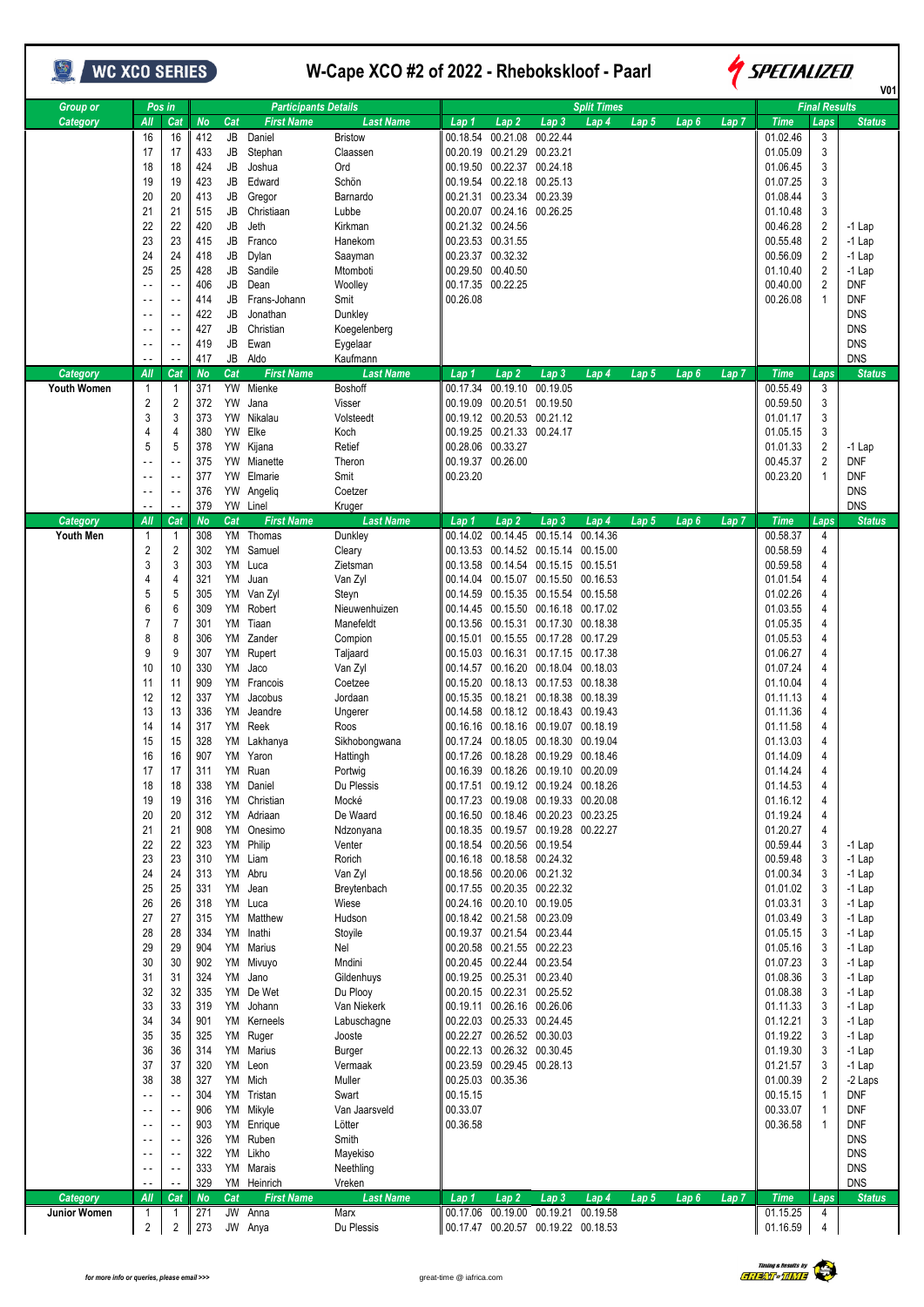| WC XCO SERIES      |                                |                                             |                  |           |                                  |                             | W-Cape XCO #2 of 2022 - Rhebokskloof - Paarl |                                                                                                                                              |                                                |                                                       |                      |                  |                  | SPECIALIZED<br>V01      |                                  |                             |  |
|--------------------|--------------------------------|---------------------------------------------|------------------|-----------|----------------------------------|-----------------------------|----------------------------------------------|----------------------------------------------------------------------------------------------------------------------------------------------|------------------------------------------------|-------------------------------------------------------|----------------------|------------------|------------------|-------------------------|----------------------------------|-----------------------------|--|
| <b>Group or</b>    |                                | Pos in                                      |                  |           | <b>Participants Details</b>      |                             |                                              |                                                                                                                                              |                                                | <b>Split Times</b>                                    |                      |                  |                  |                         | <b>Final Results</b>             |                             |  |
| Category           | All<br>3                       | Cat<br>3                                    | <b>No</b><br>272 | Cat       | <b>First Name</b><br>JW Kayleigh | <b>Last Name</b><br>Scholtz | Lap 1<br>00.18.53                            | Lap 2                                                                                                                                        | Lap <sub>3</sub><br>00.20.23 00.19.09 00.19.06 | Lap 4                                                 | Lap 5                | Lap <sub>6</sub> | Lap <sub>7</sub> | <b>Time</b><br>01.17.31 | Laps<br>4                        | <b>Status</b>               |  |
|                    | $\sim$ $\sim$                  | $\overline{\phantom{a}}$ .                  | 275              | JW        | Christelle                       | Joubert                     | 00.20.31                                     |                                                                                                                                              |                                                |                                                       |                      |                  |                  | 00.20.31                | $\mathbf{1}$                     | <b>DNF</b>                  |  |
|                    | $\sim$ $\sim$                  | $\sim$ .                                    | 274<br>276       | JW<br>JW  | Lianke<br>Amila                  | Fourie                      |                                              |                                                                                                                                              |                                                |                                                       |                      |                  |                  |                         |                                  | <b>DNS</b><br><b>DNS</b>    |  |
|                    |                                | $\sim$ $\sim$<br>$\overline{\phantom{a}}$ . | 277              |           | JW Milani                        | Mntuyedwa<br>Dingani        |                                              |                                                                                                                                              |                                                |                                                       |                      |                  |                  |                         |                                  | <b>DNS</b>                  |  |
| Category           | All                            | Cat                                         | <b>No</b>        | Cat       | <b>First Name</b>                | <b>Last Name</b>            | Lap 1                                        | Lap 2                                                                                                                                        | Lap 3                                          | Lap 4                                                 | Lap 5                | Lap 6            | Lap 7            | <b>Time</b>             | Laps                             | <b>Status</b>               |  |
| Junior Men         | -1<br>$\overline{2}$           | -1<br>2                                     | 216<br>205       | JM<br>JM  | Alec<br>Lood                     | Coleské<br>Goosen           | 00.13.17                                     | 00.14.02 00.15.03 00.15.11                                                                                                                   | 00.14.13 00.14.36                              | 00.15.04<br>00.15.25                                  | 00.15.09<br>00.15.15 |                  |                  | 01.12.19<br>01.14.56    | 5<br>5                           |                             |  |
|                    | 3                              | 3                                           | 223              | JM        | Jean-Pierre                      | Du Plessis                  | 00.14.04                                     |                                                                                                                                              |                                                | 00.15.55 00.14.54 00.15.36                            | 00.16.13             |                  |                  | 01.16.42                | 5                                |                             |  |
|                    | 4                              | 4                                           | 213              | JМ        | Streicher                        | Swart                       |                                              | 00.14.23 00.15.30                                                                                                                            |                                                | 00.15.48 00.16.11                                     | 00.14.58             |                  |                  | 01.16.50                | 5                                |                             |  |
|                    | 5<br>6                         | 5<br>6                                      | 202<br>206       | JМ<br>JM  | Hendre<br>Ryan                   | De Villiers<br>Veer         | 00.14.20<br>00.14.21                         |                                                                                                                                              | 00.15.34 00.15.36                              | 00.15.31 00.15.49 00.16.13 00.15.13<br>00.15.59       | 00.16.56             |                  |                  | 01.17.06<br>01.18.26    | 5<br>5                           |                             |  |
|                    | $\overline{7}$                 | $\overline{7}$                              | 203              | JM        | Divan                            | Terblanche                  |                                              | 00.15.00 00.15.57 00.16.21 00.16.16 00.16.10                                                                                                 |                                                |                                                       |                      |                  |                  | 01.19.44                | 5                                |                             |  |
|                    | 8                              | 8                                           | 219              | JМ        | Willem                           | Botha                       | 00.14.55                                     |                                                                                                                                              |                                                | 00.15.55 00.15.33 00.16.05 00.17.29                   |                      |                  |                  | 01.19.57                | 5                                |                             |  |
|                    | 9<br>10                        | 9<br>10                                     | 204<br>221       | JM<br>JМ  | Greg<br>Jaco                     | Lawson<br>Jacobs            |                                              | 00.14.51  00.16.00  00.16.03  00.16.41  00.16.53<br>00.15.02  00.16.22  00.15.57  00.16.25  00.16.50                                         |                                                |                                                       |                      |                  |                  | 01.20.28<br>01.20.36    | 5<br>5                           |                             |  |
|                    | 11                             | 11                                          | 220              | JМ        | Xander                           | Van Dyk                     |                                              | 00.14.45  00.16.25  00.16.10  00.18.42  00.18.50                                                                                             |                                                |                                                       |                      |                  |                  | 01.24.52                | 5                                |                             |  |
|                    | 12                             | 12                                          | 208              | JМ        | Tiaan                            | Steenkamp                   |                                              | 00.15.42 00.16.42 00.17.21                                                                                                                   |                                                | 00.18.32 00.18.56                                     |                      |                  |                  | 01.27.13                | 5                                |                             |  |
|                    | 13<br>14                       | 13<br>14                                    | 209<br>214       | JM<br>JM  | M J<br>Devan                     | Visagie<br>Van Zyl          | 00.15.54                                     | 00.16.23 00.17.08 00.17.18 00.18.55 00.19.23                                                                                                 |                                                | 00.17.15 00.19.14 00.18.50                            | 00.17.50             |                  |                  | 01.29.03<br>01.29.07    | 5<br>5                           |                             |  |
|                    | 15                             | 15                                          | 218              | JM        | Wynand                           | Mostert                     | 00.16.11                                     |                                                                                                                                              |                                                | 00.17.51 00.16.45 00.18.12 00.20.15                   |                      |                  |                  | 01.29.14                | 5                                |                             |  |
|                    | 16                             | 16                                          | 211              | JМ        | Jùan                             | Rossouw                     |                                              | 00.17.41 00.18.24 00.19.17 00.19.38                                                                                                          |                                                |                                                       |                      |                  |                  | 01.15.00                | 4                                | $-1$ Lap                    |  |
|                    | 17<br>18                       | 17<br>18                                    | 217<br>332       | JM<br>JМ  | Andre<br>Liyema                  | Kotze<br>Madolo             |                                              | 00.17.43 00.19.04 00.19.59 00.19.32<br>00.18.43 00.21.29 00.22.04 00.21.39                                                                   |                                                |                                                       |                      |                  |                  | 01.16.18<br>01.23.55    | 4<br>4                           | $-1$ Lap<br>$-1$ Lap        |  |
|                    | 19                             | 19                                          | 212              | JM        | Awie                             | Smit                        |                                              | 00.21.37 00.23.06 00.23.13 00.24.09                                                                                                          |                                                |                                                       |                      |                  |                  | 01.32.05                | 4                                | $-1$ Lap                    |  |
|                    | 20                             | 20                                          | 222              | JМ        | Etienne                          | Fouche                      |                                              | 00.27.01 00.34.31 00.34.12                                                                                                                   |                                                |                                                       |                      |                  |                  | 01.35.44                | 3                                | -2 Laps                     |  |
|                    | $\sim$ .<br>$\sim$ $\sim$      | $\sim$ .<br>$\overline{\phantom{a}}$        | 201<br>207       | JM<br>JМ  | Jaydan<br>Jean                   | Durandt<br>Surridge         | 00.16.32                                     | 00.14.07 00.15.49 00.19.20                                                                                                                   |                                                |                                                       |                      |                  |                  | 00.49.16<br>00.16.32    | 3<br>$\mathbf{1}$                | DNF<br><b>DNF</b>           |  |
|                    | $\sim$ $\sim$                  | $\overline{\phantom{a}}$                    | 224              | JМ        | Tristan                          | Westley                     | 00.25.43                                     |                                                                                                                                              |                                                |                                                       |                      |                  |                  | 00.25.43                | $\mathbf{1}$                     | <b>DNF</b>                  |  |
|                    | $\sim$ $\sim$                  |                                             | 215              | JM        | Cobus                            | Marais                      |                                              |                                                                                                                                              |                                                |                                                       |                      |                  |                  |                         |                                  | <b>DNS</b>                  |  |
| Category           | All                            | $\overline{\phantom{a}}$ .<br>Cat           | 210<br>No        | JM<br>Cat | Willem<br><b>First Name</b>      | Visagie<br><b>Last Name</b> | Lap 1                                        | Lap 2                                                                                                                                        | Lap 3                                          | Lap 4                                                 | Lap 5                | Lap 6            | Lap <sub>7</sub> | <b>Time</b>             | Laps                             | <b>DNS</b><br><b>Status</b> |  |
| <b>Elite Women</b> | -1                             | $\mathbf 1$                                 | 106              | EW        | Haley                            | <b>Batten</b>               | 00.14.48                                     | 00.15.21                                                                                                                                     | 00.17.10                                       | 00.15.54                                              | 00.16.26             | 00.15.21         |                  | 01.35.00                | 6                                |                             |  |
|                    | $\overline{2}$                 | 2                                           | 107              | EW        | Sophia                           | Gomez-Villafane             | 00.14.47                                     | 00.15.24                                                                                                                                     | 00.17.08                                       | 00.18.36 00.18.30                                     |                      | 00.18.07         |                  | 01.42.32                | 6                                |                             |  |
|                    | 3<br>4                         | 3<br>4                                      | 102<br>105       | EW        | Lehane<br>EW Andrea              | Oosthuizen<br>Schofmann     |                                              | 00.16.12 00.16.56 00.17.20<br>00.16.06  00.17.32  00.18.11  00.19.03  00.19.37  00.20.10                                                     |                                                | 00.19.29                                              | 00.18.24             | 00.18.45         |                  | 01.47.06<br>01.50.39    | 6<br>6                           |                             |  |
|                    | 5                              | 5                                           | 104              | EW        | Marzelle                         | Van Der Merwe               | 00.16.29                                     |                                                                                                                                              |                                                | 00.17.46 00.18.54 00.19.52 00.20.49 00.21.27          |                      |                  |                  | 01.55.17                | 6                                |                             |  |
|                    | $\overline{\phantom{a}}$       | $\overline{\phantom{a}}$                    | 103<br>101       |           | EW Karla                         | Stumpf                      |                                              | 00.16.43 00.19.05 00.20.30                                                                                                                   |                                                |                                                       |                      |                  |                  | 00.56.18                | 3                                | DNF<br>DNF                  |  |
| Category           | All                            | Cat                                         | No               | Cat       | EW Janice<br><b>First Name</b>   | Venter<br><b>Last Name</b>  | 00.16.54<br>Lap 1                            | Lap 2                                                                                                                                        | Lap 3                                          | Lap 4                                                 | Lap 5                | Lap 6            | Lap 7            | 00.16.54<br>Time        | 1<br>Laps                        | <b>Status</b>               |  |
| <b>Elite Men</b>   | -1                             | -1                                          | -1               |           | EM Matthew                       | <b>Beers</b>                | 00.12.00                                     |                                                                                                                                              |                                                | 00.12.16 00.12.33 00.12.36 00.12.48 00.12.59 00.13.10 |                      |                  |                  | 01.28.22                | $\overline{7}$                   |                             |  |
|                    | $\overline{2}$<br>3            | <sup>o</sup><br>3                           | $\overline{2}$   |           | EM Tristan<br>EM Arno            | Nortje<br>Du Toit           |                                              | 00.12.24 00.12.55 00.12.47 00.12.37 00.13.08 00.12.49 00.13.08<br>00.12.28 00.13.14 00.13.00 00.13.06 00.12.56 00.13.08 00.13.17             |                                                |                                                       |                      |                  |                  | 01.29.48<br>01.31.09    | $\overline{7}$<br>$\overline{7}$ |                             |  |
|                    | 4                              | 4                                           | 21               |           | EM Johan                         | Van Zyl                     |                                              | 00.12.04  00.13.07  00.13.07  00.13.28  00.13.18  00.13.27  00.13.34                                                                         |                                                |                                                       |                      |                  |                  | 01.32.05                | 7                                |                             |  |
|                    | 5                              | 5                                           | 22               |           | EM Chris                         | Blevins                     |                                              | 00.12.55 00.13.34 00.13.28 00.13.13 00.13.49 00.13.13 00.12.43                                                                               |                                                |                                                       |                      |                  |                  | 01.32.55                | 7                                |                             |  |
|                    | 6<br>7                         | 6<br>$\overline{7}$                         | 3<br>5           |           | EM Keagan<br>EM Luke             | Bontekoning<br>Moir         |                                              | 00.12.48  00.12.57  00.13.14  00.13.25  00.13.31  00.13.31  00.13.55<br>00.12.01  00.13.07  00.12.55  00.13.07  00.14.03  00.14.51  00.13.58 |                                                |                                                       |                      |                  |                  | 01.33.21<br>01.34.02    | $\overline{7}$<br>7              |                             |  |
|                    | 8                              | 8                                           | 6                |           | EM Sven                          | Strähle                     |                                              | 00.12.27 00.13.29 00.13.27 00.13.34 00.14.00 00.14.18 00.14.35                                                                               |                                                |                                                       |                      |                  |                  | 01.35.50                | $\overline{7}$                   |                             |  |
|                    | 9                              | 9                                           | 8                |           | EM Tim                           | Feinauer                    |                                              | 00.13.33  00.13.57  00.14.15  00.14.00  00.13.50  00.14.17  00.14.36                                                                         |                                                |                                                       |                      |                  |                  | 01.38.28                | 7                                |                             |  |
|                    | 10<br>11                       | 10<br>11                                    | 13<br>19         |           | EM Thomas<br>EM Ignatius         | Hudson<br>Du Preez          |                                              | 00.13.21  00.14.11  00.14.10  00.14.15  00.14.24  00.15.00  00.15.16<br>00.13.28 00.14.23 00.14.45 00.14.42 00.14.29 00.15.30 00.15.42       |                                                |                                                       |                      |                  |                  | 01.40.37<br>01.42.59    | $\overline{7}$<br>7              |                             |  |
|                    | 12                             | 12                                          | 18               |           | EM Kai                           | Von During                  |                                              | 00.13.25  00.14.06  00.14.29  00.15.03  00.15.12  00.15.45  00.15.46                                                                         |                                                |                                                       |                      |                  |                  | 01.43.46                | $\overline{7}$                   |                             |  |
|                    | 13                             | 13                                          | 10               |           | EM Gunther                       | Katzke                      |                                              | 00.13.44 00.14.38 00.15.07 00.15.07 00.15.35 00.15.31                                                                                        |                                                |                                                       |                      |                  |                  | 01.29.42                | 6                                | $-1$ Lap                    |  |
|                    | 14<br>15                       | 14<br>15                                    | 9<br>20          |           | EM Luca<br>EM Zandré             | Ruwiel<br>Gerber            |                                              | 00.13.40  00.14.25  00.15.20  00.17.06  00.16.27  00.16.51<br>00.13.27 00.16.19 00.16.49 00.15.46 00.16.07 00.16.40                          |                                                |                                                       |                      |                  |                  | 01.33.49<br>01.35.08    | 6<br>6                           | $-1$ Lap<br>$-1$ Lap        |  |
|                    | 16                             | 16                                          | 17               |           | EM Rayé                          | Moolman                     |                                              | 00.14.54 00.17.20 00.16.44 00.17.23 00.16.45 00.16.25                                                                                        |                                                |                                                       |                      |                  |                  | 01.39.31                | 6                                | $-1$ Lap                    |  |
|                    | $\sim$ $\sim$                  | $\sim$ $\sim$                               | 14<br>16         |           | EM Zachary                       | Swart                       |                                              | 00.13.29 00.13.42 00.14.30                                                                                                                   |                                                |                                                       |                      |                  |                  | 00.41.41                | 3                                | <b>DNF</b><br><b>DNS</b>    |  |
|                    | $\sim$ $\sim$<br>$\sim$ $\sim$ | $\sim$<br>$\sim$ $\sim$                     | 15               |           | EM Aaron<br>EM Herman            | Budke<br>Fourie             |                                              |                                                                                                                                              |                                                |                                                       |                      |                  |                  |                         |                                  | <b>DNS</b>                  |  |
|                    | $\sim$ $\sim$                  | $\sim$ $\sim$                               | 7                |           | EM Luis                          | Neff                        |                                              |                                                                                                                                              |                                                |                                                       |                      |                  |                  |                         |                                  | <b>DNS</b>                  |  |
| Category           | All                            | Cat                                         | 11<br><b>No</b>  | Cat       | EM Noah<br><b>First Name</b>     | Neff<br><b>Last Name</b>    | Lap 1                                        | Lap <sub>2</sub>                                                                                                                             | Lap <sub>3</sub>                               | Lap 4                                                 | Lap 5                | Lap <sub>6</sub> | Lap <sub>7</sub> | <b>Time</b>             | Laps                             | <b>DNS</b><br><b>Status</b> |  |
| ALL Master Wom 30+ | $\mathbf{1}$                   | -1                                          | 773              |           | SW Amy                           | Burton                      |                                              | 00.17.28 00.19.05 00.19.23                                                                                                                   |                                                |                                                       |                      |                  |                  | 00.55.56                | 3                                |                             |  |
|                    | 2                              | -1                                          | 774              |           | VW Nikki                         | Biesheuvel                  |                                              | 00.17.56 00.19.20 00.20.09                                                                                                                   |                                                |                                                       |                      |                  |                  | 00.57.25                | 3                                |                             |  |
|                    | 3<br>4                         | 2<br>3                                      | 772<br>771       |           | VW Lena<br>VW Ingrid             | Ronge<br>Youell             |                                              | 00.18.02 00.19.47 00.19.41<br>00.20.09 00.22.10 00.21.51                                                                                     |                                                |                                                       |                      |                  |                  | 00.57.30<br>01.04.10    | 3<br>3                           |                             |  |
|                    | 5                              | 4                                           | 775              |           | VW Nicole                        | Murphy                      |                                              | 00.20.59 00.21.48 00.22.51                                                                                                                   |                                                |                                                       |                      |                  |                  | 01.05.38                | 3                                |                             |  |
|                    | 6                              | 2                                           | 777              |           | SW Christine                     | Lowe                        |                                              | 00.21.32 00.27.00 00.29.30                                                                                                                   |                                                |                                                       |                      |                  |                  | 01.18.02                | 3                                |                             |  |
|                    | $\sim$ $\sim$                  | $\overline{\phantom{a}}$                    | 776<br>778       |           | VW Sally<br>SW Michelle          | Deane<br>Du Preez           |                                              | 00.19.56 00.22.27                                                                                                                            |                                                |                                                       |                      |                  |                  | 00.42.23                | $\overline{2}$                   | <b>DNF</b><br><b>DNS</b>    |  |
| Category           | All                            | Cat                                         | <b>No</b>        | Cat       | <b>First Name</b>                | <b>Last Name</b>            | Lap 1                                        | Lap 2                                                                                                                                        | Lap <sub>3</sub>                               | Lap 4                                                 | Lap 5                | Lap <sub>6</sub> | Lap <sub>7</sub> | <b>Time</b>             | Laps                             | <b>Status</b>               |  |
| Sub Vet Men        | 1                              | -1                                          | 701              |           | SV Dominic                       | Calitz                      |                                              | 00.14.04 00.14.48 00.14.48 00.14.59 00.14.34                                                                                                 |                                                |                                                       |                      |                  |                  | 01.13.13                | 5                                |                             |  |
|                    | 2<br>3                         | 2<br>3                                      | 704<br>703       |           | SV Ashley<br>SV Seraj            | Oldfield<br>Abrahams        |                                              | 00.15.09  00.16.18  00.16.41  00.17.11  00.17.28<br>00.15.25 00.17.07 00.17.51 00.18.30 00.18.14                                             |                                                |                                                       |                      |                  |                  | 01.22.47<br>01.27.07    | 5<br>5                           |                             |  |
|                    | 4                              | 4                                           | 727              |           | SV Rameez                        | Abrahams                    |                                              | 00.16.22 00.18.24 00.19.28 00.20.06                                                                                                          |                                                |                                                       |                      |                  |                  | 01.14.20                | 4                                | $-1$ Lap                    |  |
|                    | 5                              | 5                                           | 702              |           | SV Bunny                         | Loubser                     |                                              | 00.17.46 00.19.28 00.19.41 00.19.44                                                                                                          |                                                |                                                       |                      |                  |                  | 01.16.39                |                                  | $-1$ Lap                    |  |

 $\mathbf{r}$